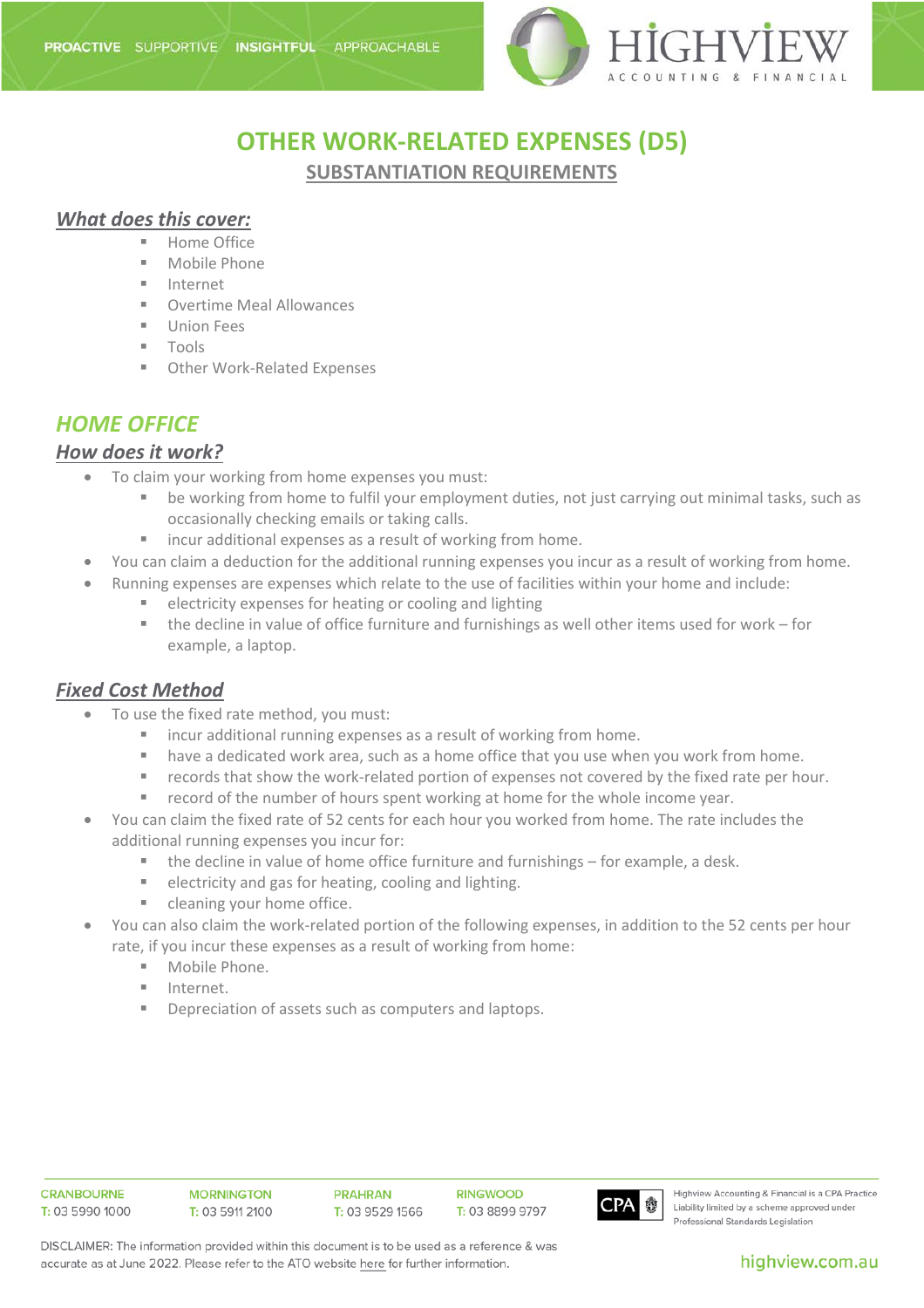

### *Actual Cost Method*

- To use the actual cost method, you must:
	- incur additional running expenses as a result of working from home.
	- **EXA** keep records, for example receipts or other written evidence, which show the amount:
		- o you spend on expenses.
		- o you spend on depreciating assets you buy and use while working from home.
		- o of work-related use for your expenses and depreciating assets.
	- Record the number of actual hours you work from home during the income year.
	- Maintain a diary for a representative 4-week period to show your usual pattern of working from home.
- You don't incur additional running expenses if other members of your household (who are not working from home) are in the same room as you while you are working from home – you must have a dedicated room for work related purposes.
- You can claim Depreciation on office furniture and equipment, phone and interest based on methods already mentioned in their above category.
- You can claim the cost of your heating, cooling and lighting by apportioning using one of the below methods:
	- cost per unit of power used (your utility bill has this information).
	- average units used per hour, which is the power consumption per kilowatt hour for each appliance, equipment or light used.
	- total annual hours used for work-related purposes by checking your record of hours worked or your diary.

### *Shortcut Method*

- This is a temporary method and is only still available for the 2022 income year.
- You can use this method if you:
	- worked from home and incurred some additional running expenses as a result.
	- have a record of the number of hours you worked from home.
	- Using this method, you can claim 80 cents per hour for each hour you work from home.
- You cannot claim any other expenses for working from home such as the expenses below:
	- Depreciation of office furniture or fittings.
	- **Depreciation of office equipment (e.g. Computers, Laptops, etc).**
	- **Mobile Phone.**
	- **Internet.**
	- **Heating, cooling or lighting.**

# **SUBSTANTIATION REQUIREMENTS (What do you need to prove your claim)**  $1 \mid$  An explanation of the work performed from your home office. 2 Copy of your diary, over a representative four-week period, or other evidence that shows how often you worked out of your home office which details how you calculated your claim.  $3 \mid$  Letter or evidence from employer confirming requirement to work from home.

**CRANROURNE** T: 03 5990 1000 **PRAHRAN** T: 03 9529 1566

**RINGWOOD** T. 03 8899 9797



Highview Accounting & Financial is a CPA Practice Liability limited by a scheme approved under Professional Standards Legislation

DISCLAIMER: The information provided within this document is to be used as a reference & was accurate as at June 2022. Please refer to the ATO website here for further information.

#### highview.com.au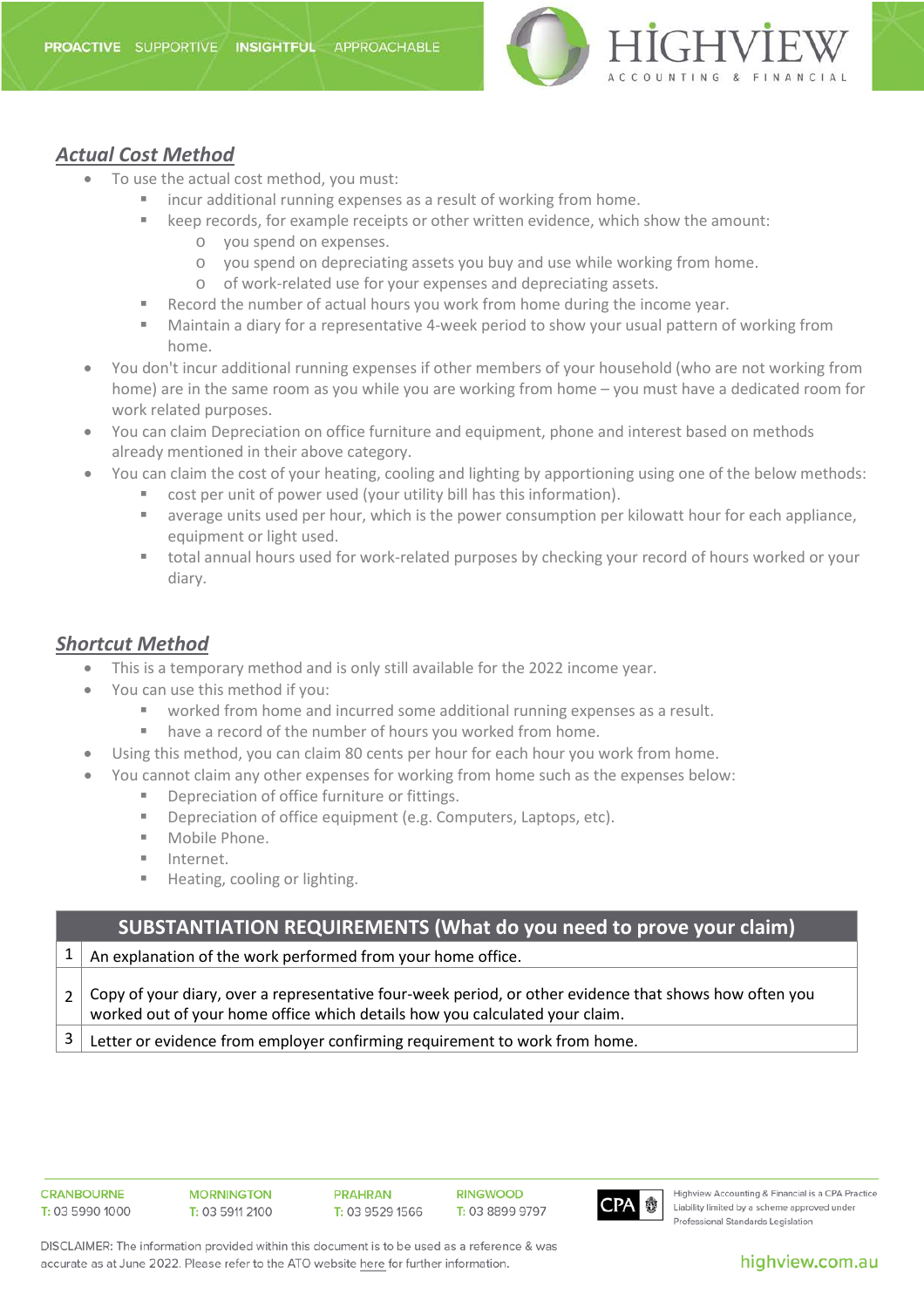

### *MOBILE PHONE*

### *What you can claim?*

• You can only claim a deduction for phone expenses you incur when carrying out your employment duties, that is, in the course of earning your employment income.

### *What you can't claim?*

- You can't claim a deduction for installation and set up costs for phones, data and internet.
- If your employer provides you with a phone for work use then you can't claim a deduction.
- If you pay for your usage and your employer then reimburses you, you can't claim a deduction.
- If you use your phone to seek employment you can't claim a deduction as you are not yet generating income from the use of the phone.
- You also can't claim a deduction if you're a casual employee and an employer phones you to ask you to work, or you phone them to check on work availability. This cost doesn't directly relate to your incomeproducing activities. It is instead, an activity that puts you in a position to earn income.

### *How to calculate your claim?*

Itemised Phone Bills:

- If you have a phone plan with an itemised bill, you need to work out your percentage of work use over a four-week representative period, which you can then apply to the full year.
- You need to work out the percentage using a reasonable basis. This could include the:
	- number of work phone calls made as a percentage of total phone calls;
	- amount of time spent on work phone calls as a percentage of your total phone calls;
	- amount of data downloaded for work purposes as a percentage of your total downloads.

#### Non-Itemised Phone Bills:

- If you have a phone plan where you don't receive an itemised bill, you work out your work use by:
	- keeping a record of all your phone calls over a 4-week representative period;
		- calculating your claim using a reasonable basis.

### **SUBSTANTIATION REQUIREMENTS (What do you need to prove your claim)**

 $1$   $\vert$  Confirmation from employer that you are required to use your personal phone and it is not reimbursed

2 An explanation of how the phone was used for work

3 Copies of all itemised mobile phone invoices and evidence of payment

4 Highlighted work related calls from itemised statement for at least 1 month OR a diary covering a representative 4 week period showing your work-related and private use of the service



Highview Accounting & Financial is a CPA Practice Liability limited by a scheme approved under Professional Standards Legislation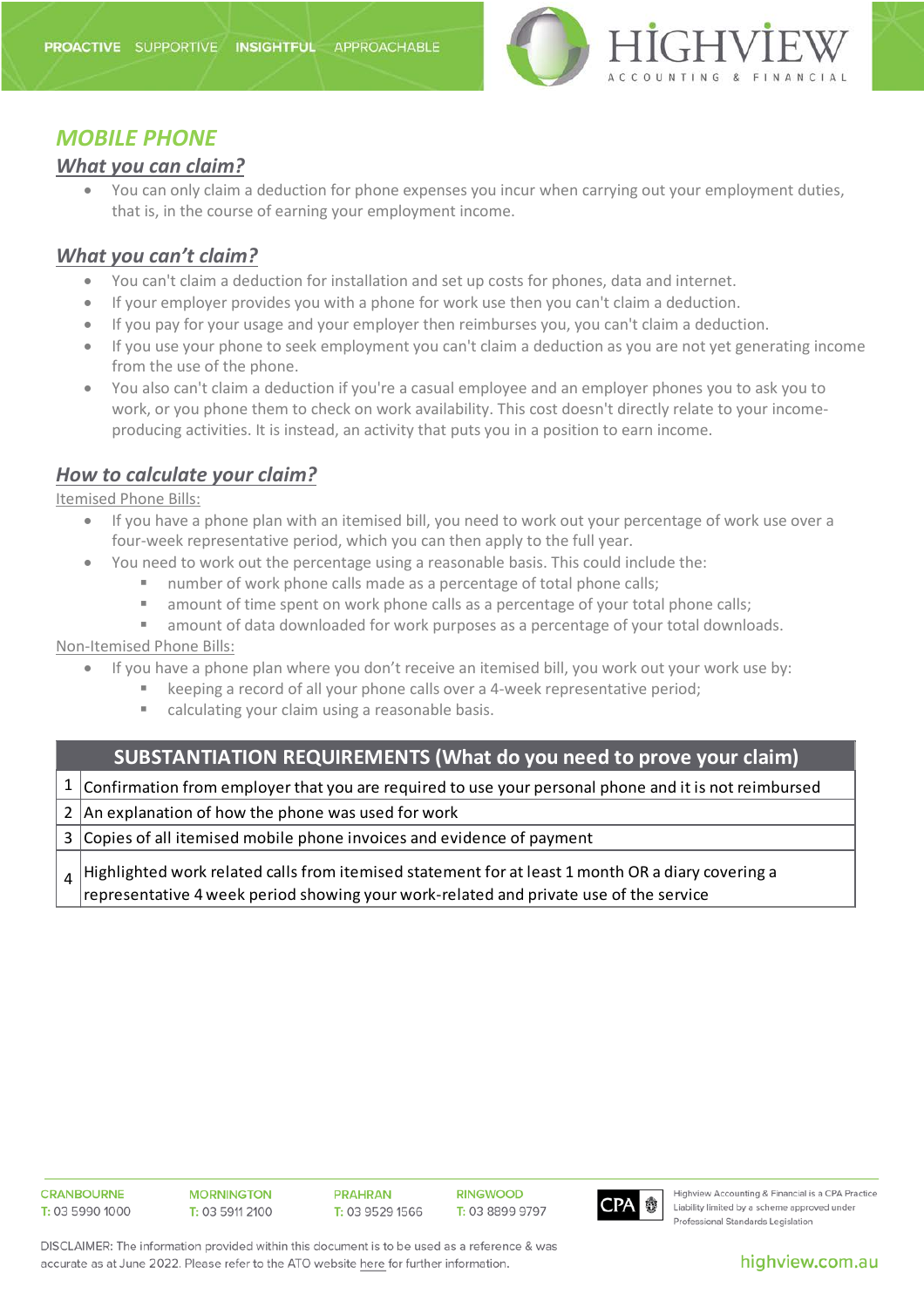

### *INTERNET*

### *What you can claim?*

• You can claim a deduction for internet costs incurred when carrying out your employment duties, that is, in the course of earning your employment income.

### *How to calculate your claim?*

- A reasonable basis to work out your work-related internet use could include:
	- the amount of data downloaded for work as a percentage of the total data downloaded by all members of your household.
	- the time spent using the internet for work purposes as a percentage of the time spent by you for private purposes and by your family for any purpose.
	- any additional costs incurred as a result of your work-related use, for example, if your work-related use results in you exceeding your monthly cap.
- If other members in your household also use the services, you need to take into account their use in your calculation.
- Phone, internet and other related services are often bundled. If you are claiming deductions for workrelated use of one or more services, you need to apportion your costs based on your work use for each service.
- If you have a bundled plan, before calculating your work-related use of each service, you need to identify the cost of each service covered by the plan. Bundled services can be apportioned:
	- based on a supplier's breakdown of relative costs of the bundled services.
	- **•** based on the relative costs of the bundled services as if they were purchased separately from the same supplier.
	- **B** based on information on a comparable supplier.
- Once you have identified the cost of each separate service in a bundled plan, you need to identify your work use for each service over a four-week representative period during the income year. This will allow you to work out your pattern of work use, which you can then apply to the full income year.

| <b>SUBSTANTIATION REQUIREMENTS (What do you need to prove your claim)</b> |                                                                                                       |  |
|---------------------------------------------------------------------------|-------------------------------------------------------------------------------------------------------|--|
|                                                                           | 1 Confirmation from employer that you are required to use your home internet and it is not reimbursed |  |
|                                                                           | An explanation of how the internet was used for work and how you calculated your claim, including     |  |
|                                                                           | allowing for usage of other members of your household                                                 |  |
|                                                                           | 3 Copies of all internet invoices and evidence of payment                                             |  |
|                                                                           | Evidence of how you established the work-related portion. This could be:                              |  |
|                                                                           | - A diary covering a representative four-week period showing your work-related and private use of the |  |
|                                                                           | service                                                                                               |  |
|                                                                           | - A record of the amount of data downloaded for work as a percentage of the total data downloaded by  |  |
|                                                                           | all members of your household                                                                         |  |



Highview Accounting & Financial is a CPA Practice Liability limited by a scheme approved under Professional Standards Legislation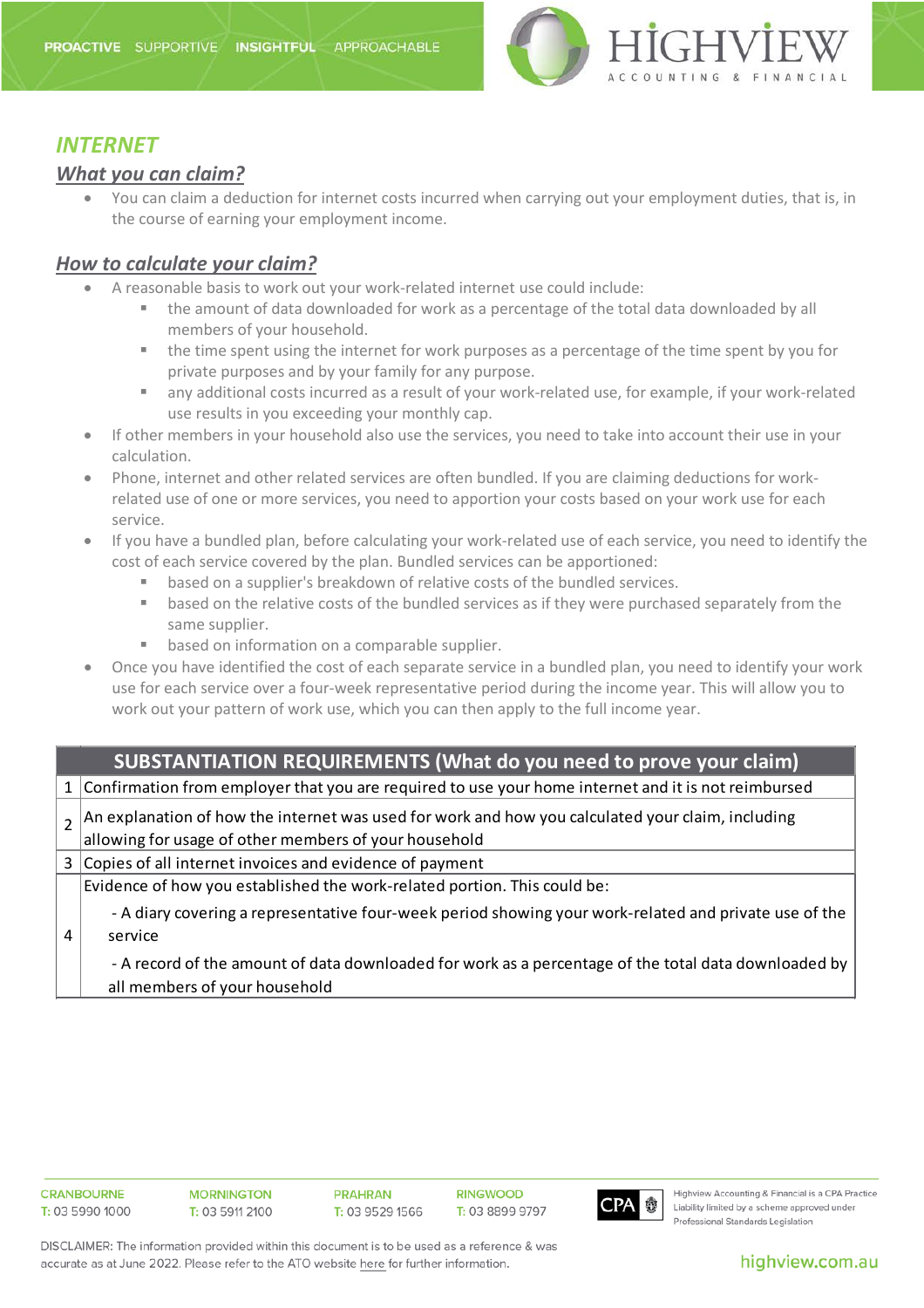

# *OVERTIME MEAL ALLOWANCES*

#### *How does it work?*

- Generally, the cost of food and drink (meals) while working are a private expense and you can't claim a deduction. However, you can claim a deduction for an overtime meal, if you meet the following conditions:
	- buy and eat the meal while working overtime, and;
	- receive an overtime meal allowance under an industrial award or enterprise agreement where both:
		- o your employer includes it on your income statement;
		- o you declare it as income in your tax return.
- You must have a record to prove you incur an expense unless an [Exception from keeping overtime meal](https://www.ato.gov.au/Individuals/Income-and-deductions/Deductions-you-can-claim/Other-work-related-deductions/Overtime-meal-expenses/Exceptions-for-keeping-overtime-meal-expenses-records/)  [expense records](https://www.ato.gov.au/Individuals/Income-and-deductions/Deductions-you-can-claim/Other-work-related-deductions/Overtime-meal-expenses/Exceptions-for-keeping-overtime-meal-expenses-records/) applies. For example, where your claim is within the reasonable amounts the Commissioner publishes.
- If your claim in 2022 is above the overtime meal expenses reasonable amount of \$32.50 per meal you must maintain receipts for the full overtime meal expenditure.
- If your claim in 2022 is below the overtime meal expenses reasonable amount of \$32.50 per meal you do not need to provide full receipts, however you do need to prove you have incurred the cost. This can be in the form of bank statement/credit card transactions.

| <b>SUBSTANTIATION REQUIREMENTS (What do you need to prove your claim)</b> |                                                                                                                                                                       |  |
|---------------------------------------------------------------------------|-----------------------------------------------------------------------------------------------------------------------------------------------------------------------|--|
|                                                                           | Letter from employer confirm overtime meals the amount paid per occasion and the name of the industrial<br>law, award or agreement under which the allowance was paid |  |
| $\mathcal{P}$                                                             | The number of instances you worked overtime and were paid an overtime meal allowance and payslips<br>showing the meal allowance being paid                            |  |
|                                                                           | Copies of meal receipts or credit card/bank statement evidence that you have incurred the meal expense                                                                |  |
| $\overline{4}$                                                            | List of places you have eaten, including what your normally eat and what it cost per meal (Provide<br>menus/evidence)                                                 |  |

## *UNION FEES*

#### *What you can claim?*

- For the industry you work in, you can claim a deduction for:
	- o union fees.
	- o subscriptions to trade, business or professional associations.
- You must have spent the money yourself and not been reimbursed by your employer.

#### **SUBSTANTIATION REQUIREMENTS (What do you need to prove your claim)**

1 Evidence to show you paid the amount of union fees that you are claiming in the income year. (Union Invoice)

.

**RINGWOOD** T: 03 8899 9797



Highview Accounting & Financial is a CPA Practice Liability limited by a scheme approved under Professional Standards Legislation